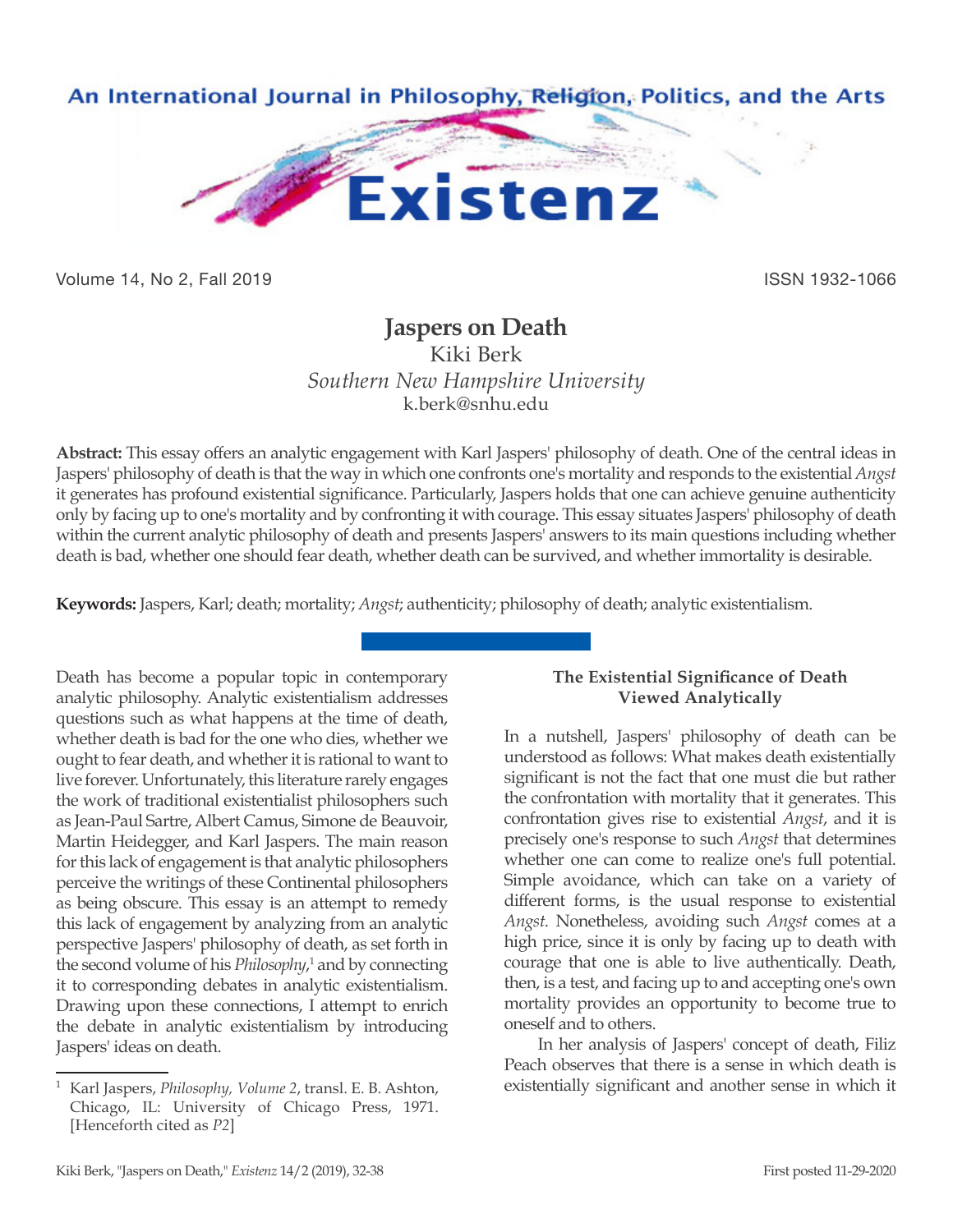is not.2 For the objective self, death is not existentially significant. For the sake of clarity, "objective self" is here used with reference to Jaspers' notion of *Dasein*, or "existence," or "mere existence," or "empirical existence," according to which the self is understood as a concrete physical and sociological human being. Nonetheless, the objective self's finitude gives rise to what Jaspers calls "boundary situations." Peach describes these as "unclear and oppressive, situations that one cannot modify" (*DDE* 42). As a boundary situation, death brings about existential significance for the existential self. I shall use "existential self" when referring to Jaspers' notion of *Existenz*, or "Self-Being," or, in Peach's words, the "ineffable inner core of the individual," which is "the non-empirical and non-objective dimension of the human being" (*DDE* 35). Peach points out that "Jaspers often refers to *Existenz* as 'possible *Existenz*'" (*DDE* 36), thereby making a distinction between a momentary experience of *Existenz* and one's progressive achievement of authentic selfhood.

For the objective self, death is an objective and general fact. All humans are going to die, and death is the end of one's phenomenal, practical existence in the world. Finitude is a fundamental feature of the objective self: every single human person is a finite biological being with a limited lifespan. When merely taken as being an objective limit to one's existence, death is not existentially significant. After all, the objective self arguably does not experience its own death and, instead, experiences itself as being timeless. Sigmund Freud goes so far as to claim:

We cannot, indeed, imagine our own death; whenever we try to do so we find that we survive ourselves as spectators. The school of psychoanalysis could thus assert that at bottom no one believes in his own death, which amounts to saying: in the unconscious every one of us is convinced of his immortality.3

In this account, death is simply the point in time when the curtain drops, and experience stops. This is reminiscent of Jean-Paul Sartre's view when he describes death as being "the final boundary of human life...a door opening upon the nothingness of humanreality."4 When seen in this way, death is outside of human experience and, as such, does not have any existential or subjective significance. Sartre writes to this effect: "Since death is always beyond my subjectivity, there is no place for it in my subjectivity" (BN 548). In *Being and Nothingness*, Sartre argues strongly (though not explicitly) against Martin Heidegger's view that death is existentially significant. However, for Jaspers, there is more to the story, and, as is shown below, his view is ultimately much closer to Heidegger's than it is to Sartre's.

For Jaspers, a human person does not just exist as an objective self, but is also potentially an existential self. Being opposed to the objective self, the existential self is infinite but aware of the objective self's finitude. When confronted with death (one's own or somebody else's), a boundary situation can occur. Occasionally translated as "limit situations," or "ultimate situations," boundary situations play an important role in Jaspers' early philosophy and are best understood as existential crises. For example, Ronny Miron and Chris Thornhill explain:

Limit situations are moments, usually accompanied by experiences of dread, guilt or acute anxiety, in which the human mind confronts the restrictions and pathological narrowness of its existing forms, and allows itself to abandon the securities of its limitedness, and so to enter new realm of selfconsciousness.<sup>5</sup>

Expanding upon Adolph Lichtigfeld's interpretation that a boundary situation "succeeds in awakening the individual self to its existential content," Peach adds that boundary situations "can also be seen as the crises in human existence in which they appear as internal contradictions" (*DDE* 42). I think that the idea of an existential crisis maps quite well onto Jaspers' concept of a boundary situation.

Jaspers distinguishes four specific boundary situations: suffering, guilt, struggle, and death. When being confronted with one's own mortality, and by

<sup>2</sup> Filiz Peach, *Death, "Deathlessness" and Existenz in Karl Jaspers' Philosophy*, Edinburgh, UK: Edinburgh University Press, 2008. [Henceforth cited as *DDE*]

<sup>3</sup> Sigmund Freud, *Reflections on War and Death*, New York, NY: Moffat, Yard and Company 1918, p. 41. Hathi Trust online https://hdl.handle.net/2027/hvd. ah6r55.

<sup>4</sup> Jean-Paul Sartre, *Being and Nothingness: An Essay on Phenomenological Ontology*, transl. Hazel E. Barnes, New York, NY: Philosophical Library 1958, p. 532. [Henceforth cited as *BN*].

<sup>5</sup> Chris Thornhill and Ronny Miron, "Karl Jaspers," *The Stanford Encyclopedia of Philosophy Archive* (Spring 2020 edition), ed. Edward N. Zalta, https://plato. stanford.edu/archives/spr2020/entries/jaspers/ (last accessed 6-28-2020).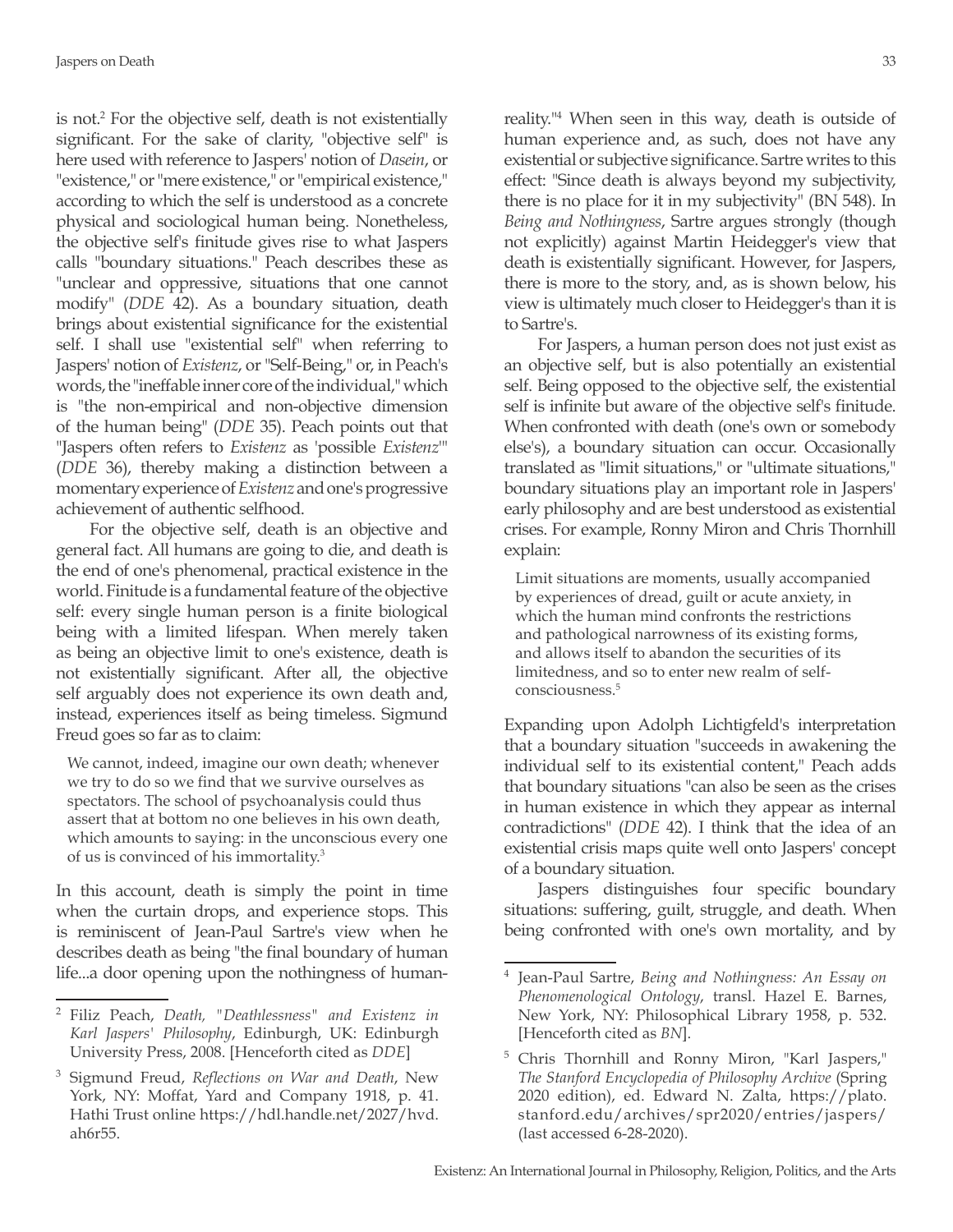becoming fully aware of one's own future death, existential *Angst* manifests itself. The existential significance of this experience, that is, the existential crisis that mortality evokes, consists in the unique opportunity it provides: facing up to it with courage by accepting that each breath taken is one fewer breath to take and, by grasping the illusory permanence of youth and health, can lead to the realization of authenticity and selfhood. These reflections on death make the similarities between Jaspers and Heidegger apparent: Heidegger, too, thinks that being-toward-death enables one to live authentically.

Jaspers does not say much more about how, exactly, one copes with an existential crisis with courage or what it entails to achieve authenticity and selfhood. Nonetheless, Peach offers the following insight:

Jaspers holds that since one cannot escape from death, one should face up to it with dignity, accept it and come to terms with it, instead of living with the fear of it. Facing up to one's own death and integrating it into one's existence may lead to the fullness and richness of the experience of life. [*DDE* 85]

#### **Avoiding Existential Angst**

For Jaspers, the life of a fully realized, authentic existential self is one that is fulfilled and feels at peace. Trained as a psychologist, Jaspers elaborates on the different ways to avoid existential *Angst* and the inauthentic ways of living that result from it.

How we respond to existential *Angst* is crucial for Jaspers. But what is existential *Angst*? From the outset, it is important to distinguish existential *Angst* from the fear of dying. Unlike fear of dying, existential *Angst*  does not have a concrete object, such as the pain that the process of dying can involve. Existential *Angst*, rather, is "the horror of not being," in Jaspers' terms (*P2* 197) or, as Beauvoir expresses it, "the horror of this endless night."6 Peach describes Jaspers' concept of existential Angst as the "indeterminate fear" that "must be understood in terms of one's confrontation with one's own possible non-being" (*DDE* 79). Existential Angst, then, seems to be the fear of the state of non-existence after one's death has occurred.<sup>7</sup> Feelings of loneliness, helplessness, and despair are commonly associated with this state. Facing up to existential *Angst* gradually changes the focus from youthful illusions of courageous conquest to realistic assessments of the inevitability of the soon-to-come event, regardless of whether or not one tries to avoid it. Jaspers' discussion of the ways of avoiding existential *Angst* provides great insight into Jaspers' idea as to how one ought not to address mortality.

One way to avoid existential *Angst* consists in immersing oneself in the objective self. This means that one clings entirely to worldly phenomena and takes them as being endless and absolute instead of being finite, transitory, and insignificant. In other words, the focus is fully on worldly pleasures and activities. "I lose myself in appearance" (*P2* 196), as Jaspers puts it; and this, he argues leads to a hunger for life, jealousy, pride, ambition, and fear.

Another way to avoid existential *Angst* is the opposite of the previous one: by trying to ignore the objective self's needs and focusing entirely on the transcendental realm, for example as mystics do. Peach points out that Jaspers believes this approach to be the other extreme for evading existential *Angst*. She explains that Jaspers

repeatedly claims, possible *Existenz* has an antinomic relationship with the world: it cannot be separated from it, nor can it be entirely unified with it. In other words, *Existenz* is in a dialectical relationship between the empirical and the transcendent realm, and the balance between the two must be maintained. [*DDE* 81]

As should be clear, neither the first nor the second way maintains a balance between the empirical and the transcendental but instead focuses exclusively on one at the expense of the other. It is worth pointing out that Thomas Nagel makes a similar distinction between being fully immersed in life from one's own point of view and assuming a point of view *sub specie aeternitatis*. He argues, like Jaspers, that it is impossible for humans to give up either one of these viewpoints and that it is uniquely human to be able to take up both of them.

<sup>6</sup> Simone de Beauvoir, *The Prime of Life*, transl. Peter Green, London, UK: Penguin Books 1962, p. 602.

<sup>7</sup> Usually, the distinction made between *Angst* and fear is that while fear has a concrete object, *Angst* does not have one. However, if one understands existential

*Angst* in Jaspers' usage of the concept as being the fear of non-existence, as I think we should, then existential *Angst* does have a concrete object, namely non-existence. And yet, Jaspers speaks of existential *Angst* and not of existential fear. Arguably this is due to the word usage of *Angst* as having existential connotation whereas the word "fear" does not connote existentiality.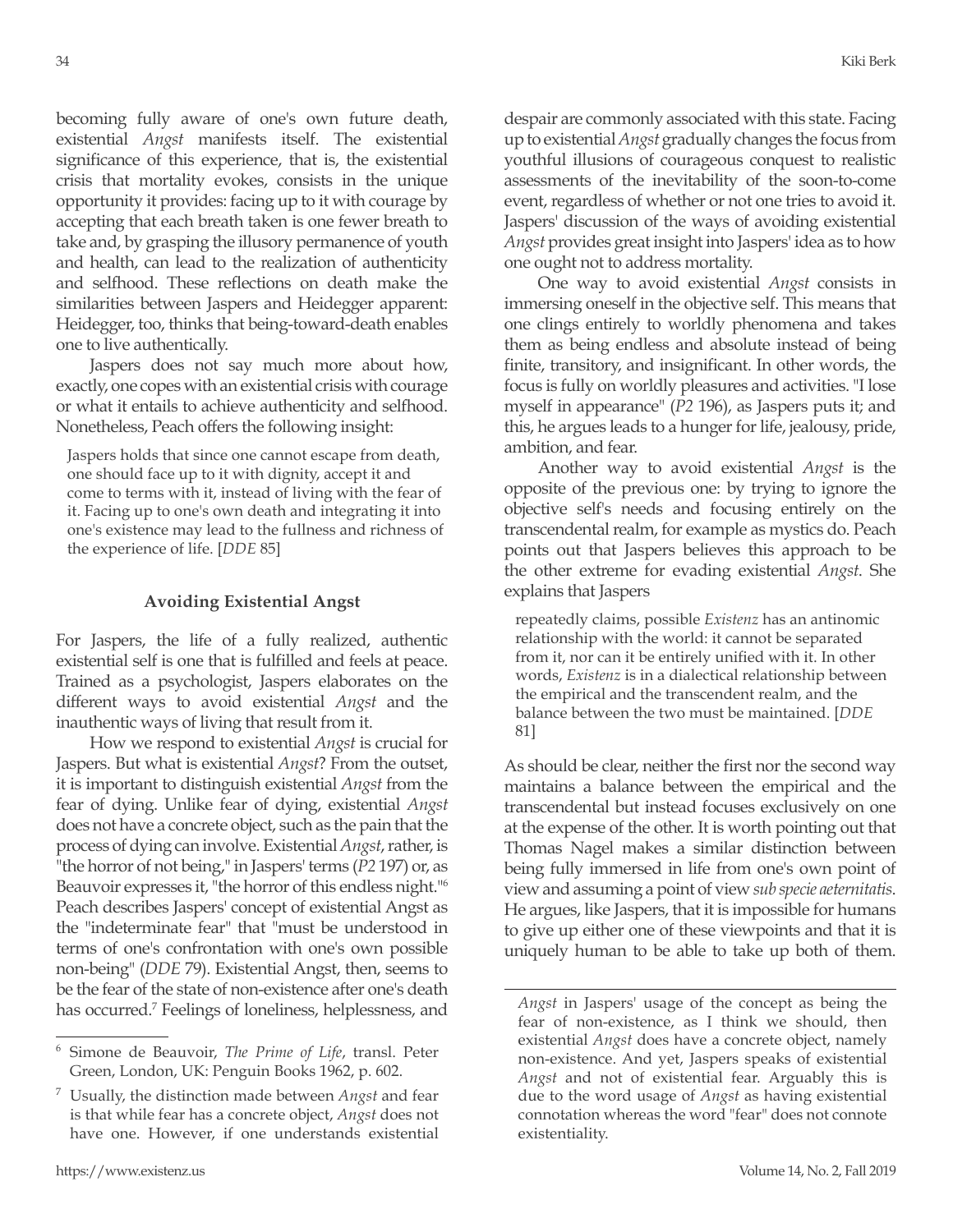Nagel famously claims that the discrepancy between these two points of view is what makes human life absurd. He writes:

We cannot live human lives without energy and attention, nor without making choices which show that we take some things more seriously than others. Yet we have always available a point of view outside the particular form of our lives, from which the seriousness appears gratuitous. These two inescapable viewpoints collide in us, and that is what makes life absurd.<sup>8</sup>

This realization that human life is absurd can very well give rise to existential *Angst*, which one might try to resolve by abandoning one of the two points of view. As pointed out earlier, Jaspers does not think that this would be a good option.

A different way to avoid existential *Angst* is by changing the boundary situation into something different so that it ceases to be a true boundary situation. As Jaspers puts it, this transforms "the meaning of death as a boundary" (*P2* 196). Jaspers discusses two different ways of doing so: by employing logic or by adopting a belief in an afterlife. These, then, are two additional strategies for avoiding existential *Angst*.

Employing logic is not to be understood in terms of solving formal logic problems but rather as rational reasoning about death. Without providing an explicit reference to it, Jaspers discusses Epicurus' strategy for alleviating fear of death. Epicurus famously said, "death…is nothing to us, since so long as we exist, death is not with us; but when death comes, then we do not exist."<sup>9</sup> His point is that even though fear of death is natural, it is not rational for one will never experience it; and after one's death, there are no experiences at all: neither good nor bad ones. Jaspers thinks that Epicurus' argument, although logically sound, does not do much to overcome existential *Angst*. It is hard to pinpoint where this argument goes wrong, but nonetheless, Jaspers thinks, it fails to take away the fear of death. For Jaspers, fear of death is not assuaged by these logical thoughts that

seem to look death in the eye, but in effect they make me only more oblivious of its essence. They ignore that there are things to be finished, that I am not through, that I still have to make amends—above all, that time and again I am filled with a sense of being as mere existence, which becomes pointless when I think of an absolute end. [*P2* 197]

This third strategy is not so much a way we ought not to live, as the previous two strategies are, but rather one that Jaspers considers to be ineffective. Jaspers makes an interesting point here that rational arguments are not always effective when thinking about a topic such as death.

Just like the strategy of logic, the strategy of adopting belief in an afterlife transforms the boundary situation of existential *Angst* into something else. By upholding the belief in an afterlife, death ceases to be the end of one's existence, and the presumed stage of transformation no longer constitutes a genuine boundary situation: "Death has been conquered at the cost of losing the boundary situation" (*P2* 198). This approach does get rid of existential *Angst* but, like the first strategy, also gets rid of the opportunity for authenticity and selfhood. Jaspers' presentation of belief in an afterlife in order to avoid existential *Angst* reveals that he views the belief in an afterlife merely as a coping mechanism and an inauthentic one to boot. Indeed, Jaspers thinks there is no evidence for the existence of an afterlife. Instead, he states that there is evidence that we do not survive death: "mortality can be proven" (*P2* 197). Jaspers concludes that belief in an afterlife is a form of self-deception. Regardless of whether one agrees with him on this point, it raises a host of questions for Jaspers scholarship: Is death only existentially significant if there is no afterlife? If one believes in the afterlife for good reasons, then is it impossible to experience the boundary situation of death? If so, does this mean that religious people (or at least those who believe in an afterlife) have no opportunity to live authentically and to realize selfhood? Peach, for one, answers these questions on behalf of Jaspers in the affirmative:

Jaspers finds any belief in immortality, in the traditional sense, unfounded and false. Although for some it may be an effective way of combating the fear of death, Jaspers argues that this "unfounded false" belief will "*transform the meaning of death as a boundary*." That is, facing up to one's finitude will no longer be an existential boundary experience, and in his view, the boundary situation of death and one's opportunity to

<sup>8</sup> Thomas Nagel, "The Absurd," *The Journal of Philosophy* 68/20 (October 21, 1971), 716-727, here p. 719.

<sup>9</sup> Epicurus, "Letter to Menoeceus," in *The Stoic and Epicurean Philosophers: The Complete Extant Writings of Epicurus, Epictetus, Lucretius, Marcus Aurelius*, ed. Whitney J. Oates, New York, NY: Random House 1940, p. 31. Archive online https://archive.org/details/ in.ernet.dli.2015.264330.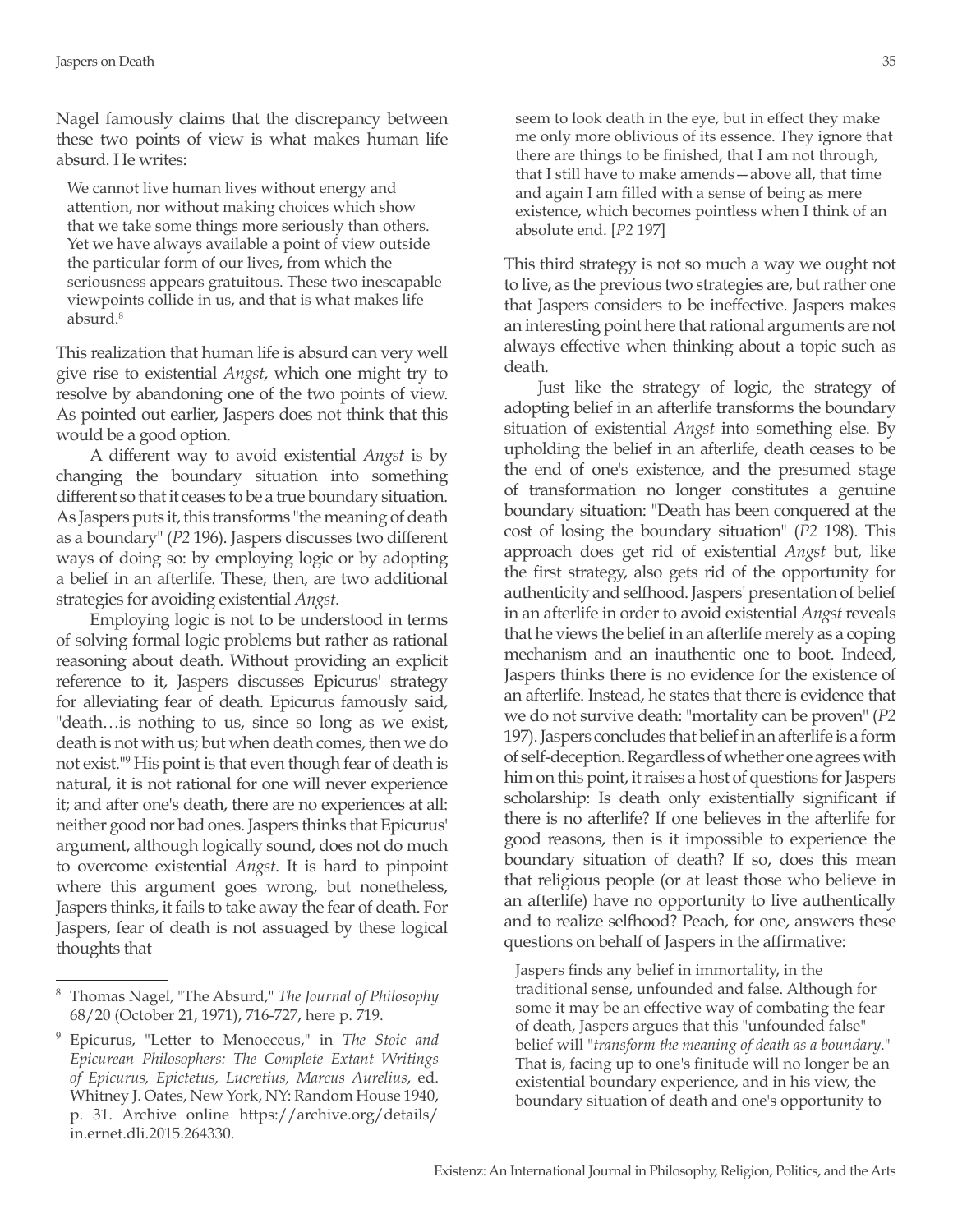attain selfhood will thereby be diminished. [*DDE* 81]<sup>10</sup>

From the above follows that facing up to death with awareness is a necessary condition for realizing authenticity. Avoiding existential *Angst* in the just described ways are all forms of living inauthentically, that is, ways of living as though one were not mortal. The idea that avoiding existential *Angst* is an inauthentic way to live is reminiscent of Martin Heidegger's philosophy of death in *Being and Time*: "Our everyday falling evasion *in the face of death* is an *inauthentic* Being*towards*-death."11

### **Critical Discussion**

Jaspers' account of facing existential crises with courage and thereby achieving authenticity raises numerous questions. For example, Peach asks:

What exactly does it mean to face up to a boundary situation or live/experience it? Is it sufficient to reflect on it, or is the term "living" used in a more specific sense? Can anybody be said to be in a boundary situation without facing up to it? [*DDE* 64]

I will try to at least partly answer Peach's questions based on the above analysis of Jaspers' philosophy of death.

Living or experiencing a boundary situation amounts to having an existential crisis. Reflecting on existential crises in general or on someone else's existential crisis in particular is fundamentally different from having your own, and it has become clear from my reading of the second volume of his *Philosophy* that Jaspers thinks it is necessary to experience an existential crisis yourself in order to reap the potential benefits from it. Facing up to an existential crisis means facing up with courage to the existential *Angst* it raises rather than trying to avoid it. As Jaspers says, it seems possible for someone to have an existential crisis without facing up to it. An example of this, for Jaspers, would be resorting to belief in an afterlife when confronted with death.

Another question that presents itself is whether it suffices to achieve lasting authenticity by facing up to death once in a lifetime, or whether it happens to be an ongoing process. Jaspers has a clear answer to this question:

Courage cannot be a stable, permanent, stoical calm, for this would deplete *Existenz*. Our ambiguous existence, in which real truth does not endure, calls for composure to be constantly regained from pain. If I do not retain some sense of despair at the loss of those I loved most, I lose my *Existenz* as surely as one whom despair engulfs; if I forget my horror of nonbeing, I lose it as surely as one who dissolves in his fear. [*P2* 199]

For Jaspers, it is not enough to work through one existential crisis only; instead, it is necessary to continually face and accept one's mortality when striving to achieve authenticity: "Time and time again the pain of death must be felt, and each time the existential assurance can be newly acquired" (*P2* 199).

As to the question whether the achievement of authenticity requires one to experience this boundary situation, or whether other boundary situations (such as suffering or guilt) could bring about the same result, Jaspers' answer is not entirely clear. However, he does write that "the crucial boundary situation remains my death" (*P2* 195), and he seems to suggest that one cannot become an existential self without disappearance, that is, without the reality of death: "If there were no disappearance, my being would be endless duration rather than Existenz" (*P2* 193). In addition, Jaspers believes in the primacy of lived experience for authentic knowledge, so it would make sense that experiencing the boundary situation of death is necessary (or in any case extremely helpful) to gain the instrumental value associated with it. As the following passages show, Peach also seems to think that confronting one's own mortality with courage is a necessary condition for authenticity.

Existential Angst is the gateway to authentic existence. [*DDE* 80]

 $10$  Jaspers does believe in a form of deathlessness, but this is not a traditional afterlife or a genuine form of immortality. It is the idea that it is possible to experience eternity in a moment. In this way, Jaspers manages to safeguard a transcendental feature of human existence without adopting a belief in the immortality of the soul or an afterlife.

<sup>11</sup> Martin Heidegger, *Being and Time*, transl. John Macquarrie and Edward Robinson, Oxford, UK: Blackwell 1962, p. 303.

For Jaspers' existential philosophy boundary situations are prerequisites for the attainment of selfhood. As Jaspers often repeats, in order to achieve selfhood, the transformation of possible Existenz into actual Existenz has to occur in boundary situations. [DDE 82]

There would be no selfhood without the finitude of life and having to come to terms with it. [DDE 84]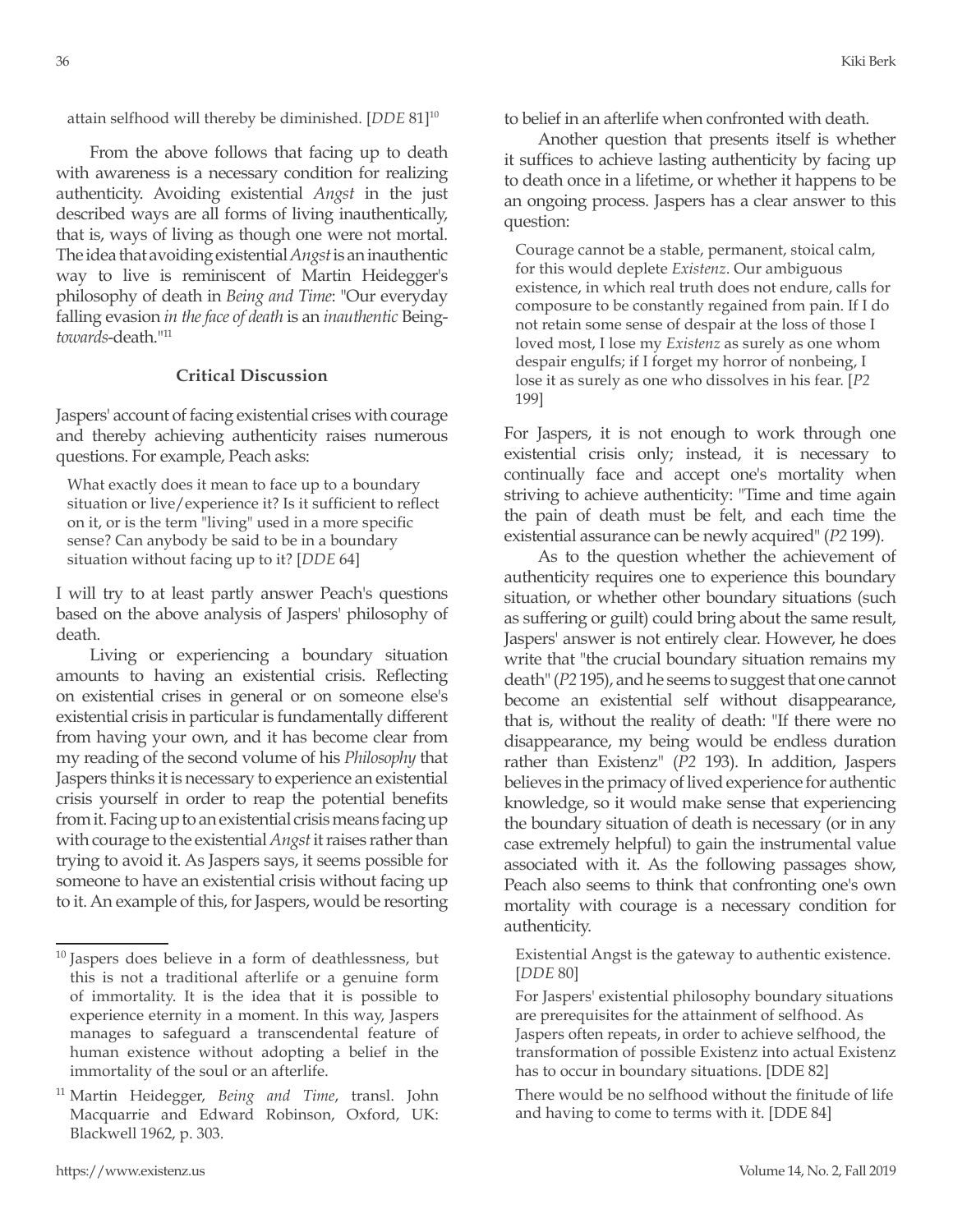### **Engagement with Analytic Existentialism**

Jaspers' philosophy of death takes a different approach from most current work in analytic philosophy of death, which focuses on answering the following questions: Is death bad? Should we fear death? What happens when we die? Should we want to live forever? Although Jaspers does not explicitly address these questions, I will attempt to provide answers to them that are reflective of Jaspers' thought based on the previous analysis of his philosophy of death.

Like Epicurus, current analytic philosophy attempts to determine whether death is bad. More specifically, the issue is whether the state of being dead is bad for the one who dies. Some analytic philosophers hold the Epicurean view, mentioned above, according to which death is not bad for the one who dies. Other analytic philosophers argue that death does not have to be like anything in order for it to be bad. According to them, death is not bad because of any definite qualities that it has but because being dead deprives one of all the potentially good things in life. This is known as the deprivation theory.<sup>12</sup> The deprivation theory is initially appealing, but it does face a problem: At which point in time, exactly, does death deprive one of the good things in life? Not while one is still alive, because then one is not deprived of good things; and not when one is dead, because then one will not exist. There is no other time at which death can deprive one of anything, so it seems that it cannot be a deprivation after all.

On the question of whether death is bad, it appears to me that Jaspers thinks that death is bad. Unlike proponents of the deprivation theory, however, Jaspers thinks that death is bad because it comes so often at the wrong time. It is a termination, for young and old alike, since a single human life becomes a narrative only for the bystander, never for the one who dies. Jaspers writes:

Real death, of course, is violent and cuts short; it is not a completion but a termination. [*P2* 200]

To complete life itself is to us an absurd notion. A life may have the character of completeness as a spectacle for others, but it never has that character in reality. [*P2* 200]

A similar idea can be found in the writings of Jean-Paul Sartre, and it is also one of Sartre's main reasons to think that death is bad. As Sartre argues, because death terminates life and the moment of death is not under one's control, the meaning of one's life can turn out very differently than intended.

Regarding the question of whether humans should fear death, such fear is natural but not rational according to the Epicurean view. This is because on this view death is not bad, and it is irrational to fear something that is not bad. Deprivationists, by contrast, often argue that fear of death is rational because, on their view, death is bad. However, Shelly Kagan has notably argued that even if death is a deprivation, fear is not an appropriate emotional response to it.<sup>13</sup> This is because death is inevitable, and it only makes sense to fear something if the chance that it will occur is less than certain. Other emotions, such as sadness or gratitude, might be appropriate in that case, but fear is misplaced when there is no uncertainty. That being said, Kagan grants that it is rational to fear dying too soon. After all, this is a possibility but not a certainty, in which case it makes sense to fear its occurrence.

It seems to me that Jaspers would agree with the deprivationists, who hold that fear of death is rational, but for different reasons. For Jaspers, fear of death is rational, not because death is bad (although, according to him, it is), but because fear of death is necessary (and perhaps sufficient) for existential *Angst*, and existential *Angst* is necessary for authenticity. In other words, one should fear death because avoiding such fear leads to inauthentic ways of living.

In analytic metaphysics, much has been written about whether it is possible to survive death, and, if so, how this is possible. The result is different models based on different theories of human persons, what they are, and how they persist through time. For example, if humans are just their bodies, then the possible options for the afterlife are different than if they have immaterial souls.

To the question of whether humans can survive death, Jaspers provides a straightforward answer: "In fact, however, not only are all proofs of immortality faulty and hopeless, not only is probability in a matter of such absolute importance absurd, but mortality can be proven" (*P2* 197). One may disagree with Jaspers on this point, but the annihilation of the human person at death does seem to be his position.

The question of whether one should want to live

<sup>&</sup>lt;sup>12</sup> A classic discussion of the Deprivation Theory can be found in Thomas Nagel, "Death," *Nous* 4/1 (February 1970), 73-80.

<sup>13</sup> Shelly Kagan, *Death*, New Haven, CT: Yale University Press, 2012.